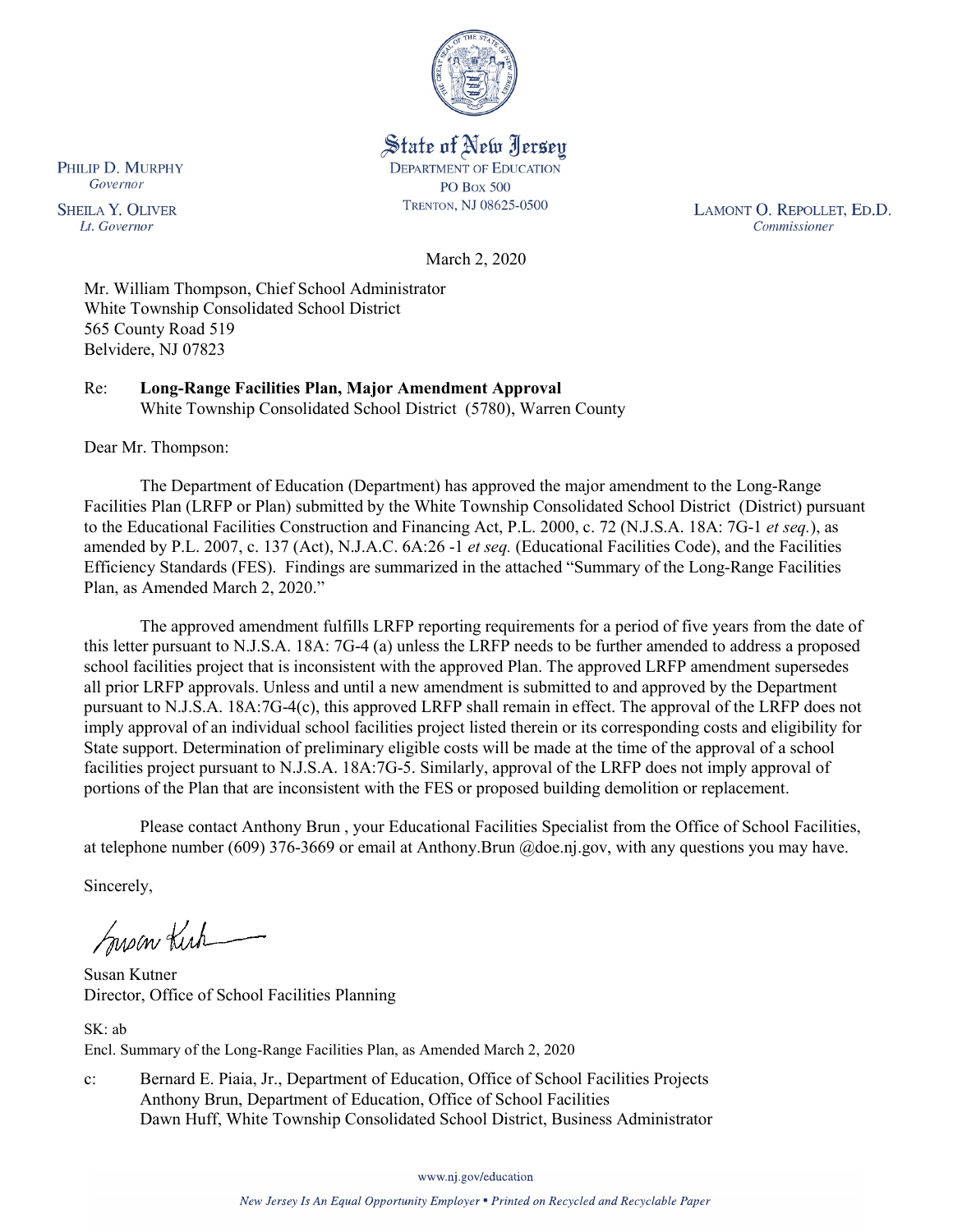# **White Township Consolidated School District (5780) Summary of the Long-Range Facilities Plan, as Amended March 2, 2020**

The Department of Education (Department) has completed its review of the major amendment to the Long-Range Facilities Plan (LRFP or Plan) submitted by the White Township Consolidated School District (District) pursuant to the Educational Facilities Construction and Financing Act, P.L. 2000, c. 72 (N.J.S.A. 18A: 7G-1 *et seq.*), as amended by P.L. 2007, c. 137 (Act), N.J.A.C. 6A:26-1 et seq. (Educational Facilities Code), and the Facilities Efficiency Standards (FES).

The following provides a summary of the District's approved amended LRFP. The summary is based on the standards set forth in the Act, the Educational Facilities Code, the FES, District-reported information in the Department's LRFP reporting system, and supporting documentation. The referenced reports in *italic* text are standard reports available on the Department's LRFP website.

#### **1. Inventory Overview**

The District is classified as a Regular Operating District (ROD) for funding purposes. It provides services for students in grades PK-8.

The District identified existing and proposed schools, sites, buildings, rooms, and site amenities in its LRFP. Table 1 lists the number of existing and proposed district schools, sites, and buildings. Detailed information can be found in the *School Asset Inventory Report* and the *Site Asset Inventory Report.*

**As directed by the Department, school facilities projects that have received initial approval by the Department and have been approved by the voters, if applicable, are represented as "existing" in the LRFP.** Approved projects that include new construction and/or the reconfiguration/reassignment of existing program space are as follows: n/a.

#### **Table 1: Number of Schools, School Buildings, and Sites**

|                                              | <b>Existing</b> | <b>Proposed</b> |
|----------------------------------------------|-----------------|-----------------|
| Number of Schools (assigned DOE school code) |                 |                 |
| Number of School Buildings <sup>1</sup>      |                 |                 |
| Number of Non-School Buildings <sup>2</sup>  |                 |                 |
| Number of Vacant Buildings                   |                 |                 |
| Number of Sites                              |                 |                 |

*1 Includes district-owned buildings and long-term leases serving students in district-operated programs 2 Includes occupied district-owned buildings not associated with a school, such as administrative or utility buildings*

Based on the existing facilities inventory submitted by the District:

- Schools using leased buildings (short or long-term):  $n/a$
- Schools using temporary classroom units (TCUs), excluding TCUs supporting construction: n/a
- Vacant/unassigned school buildings:  $n/a$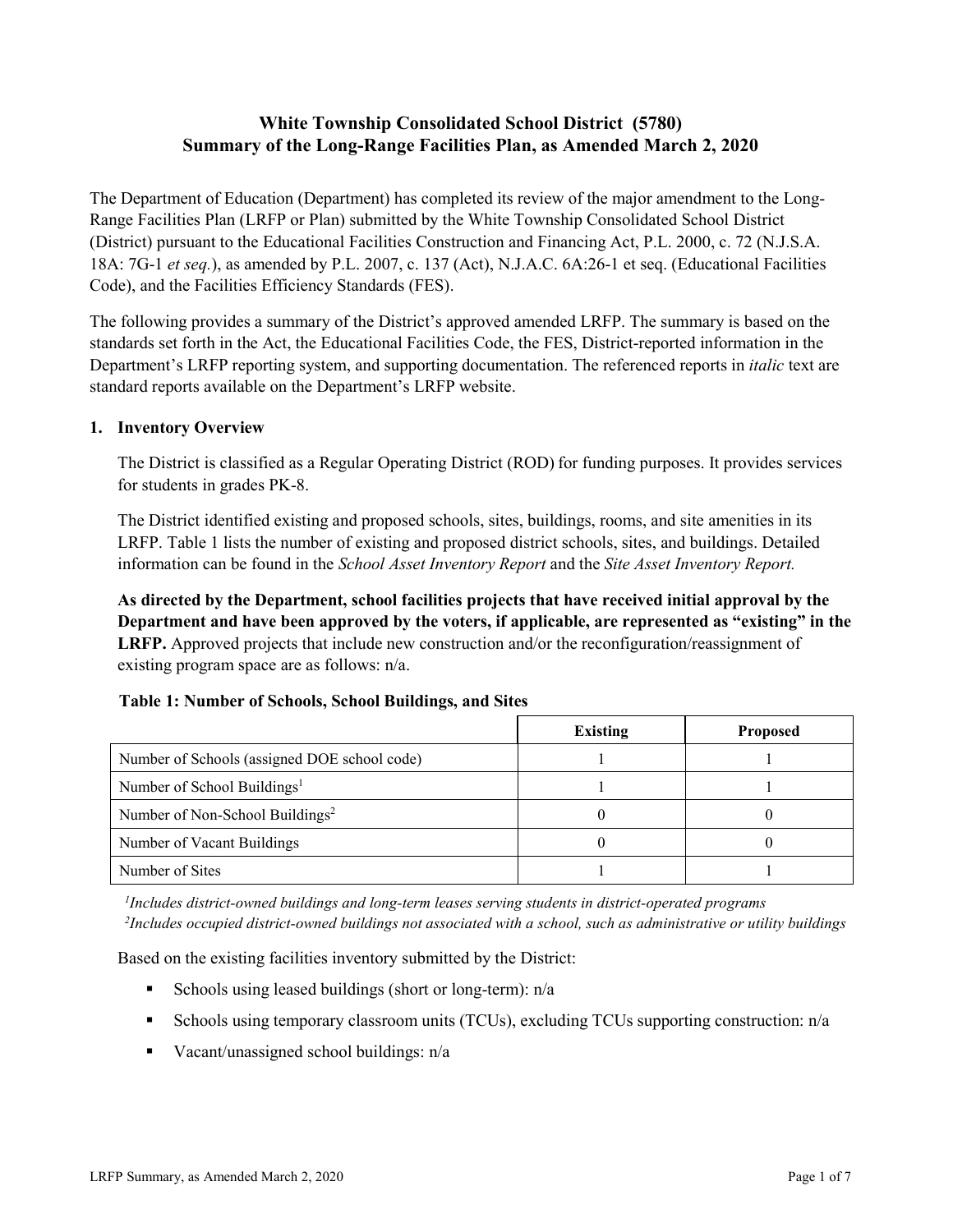**FINDINGS** The Department has determined that the proposed inventory is adequate for approval of the District's LRFP amendment. However, the LRFP determination does not imply approval of an individual school facilities project listed within the LRFP; the District must submit individual project applications for project approval.

# **2. District Enrollments**

The District determined the number of students, or "proposed enrollments," to be accommodated for LRFP planning purposes on a district-wide basis and in each school.

The Department minimally requires the submission of a standard cohort-survival projection using historic enrollment data from the Application for School State Aid (ASSA) or NJ Smart. The cohort-survival method projection method forecasts future students based upon the survival of the existing student population as it moves from grade to grade. A survival ratio of less than 1.00 indicates a loss of students, while a survival ratio of more than 1.00 indicates the class size is increasing. For example, if a survival ratio tracking first to second grade is computed to be 1.05, the grade size is increasing by 5% from one year to the next. The cohort-survival projection methodology works well for communities with stable demographic conditions. Atypical events impacting housing or enrollments, such as an economic downturn that halts new housing construction or the opening of a charter or private school, typically makes a cohort-survival projection less reliable.

#### **Proposed enrollments are based on a standard cohort-survival enrollment projection.**

Adequate supporting documentation was submitted to the Department to justify the proposed enrollments. Table 2 provides a comparison of existing and projected enrollments. All totals include special education students.

| <b>Grades</b>                | <b>Existing Enrollments</b><br>2018-19 School Year | <b>District Proposed Enrollments</b><br>2023-24 School Year |
|------------------------------|----------------------------------------------------|-------------------------------------------------------------|
| PK (excl. private providers) |                                                    |                                                             |
| Grades K-5                   | 157                                                | 162                                                         |
| Grades 6-8                   | 96                                                 | 87                                                          |
| Grades 9-12                  |                                                    |                                                             |
| <b>Totals</b>                | 266                                                | 258                                                         |

# **Table 2: Enrollments**

**FINDINGS** The Department has determined the District's proposed enrollments to be acceptable for approval of the District's LRFP amendment. The Department will require a current enrollment projection at the time an application for a school facilities project is submitted incorporating the District's most recent enrollments in order to verify that the LRFP's planned capacity is appropriate for the updated enrollments.

# **3. District Practices Capacity**

Based on information provided in the room inventories, *District Practices Capacity* was calculated for each school building to determine whether adequate capacity is proposed for the projected enrollments based on district scheduling and class size practices. The capacity totals assume instructional buildings can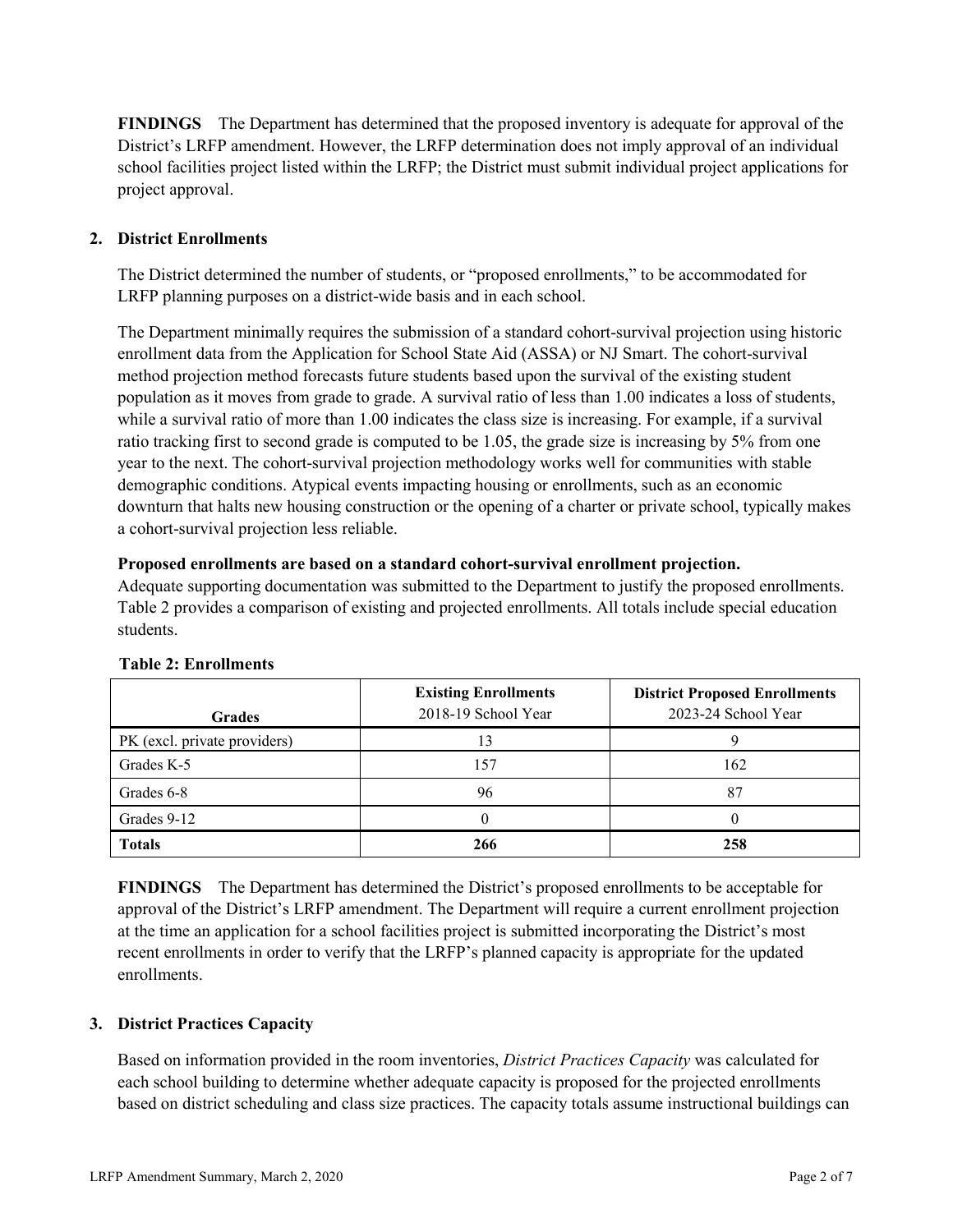be fully utilized regardless of school sending areas, transportation, and other operational issues. The calculations only consider district-owned buildings and long-term leases; short term leases and temporary buildings are excluded. A capacity utilization factor of 90% for classrooms serving grades K-8 and 85% for classrooms serving grades 9-12 is applied in accordance with the FES. No capacity utilization factor is applied to preschool classrooms.

In certain cases, districts may achieve adequate District Practices Capacity to accommodate enrollments but provide inadequate square feet per student in accordance with the FES, resulting in educational adequacy issues and "Unhoused Students." Unhoused students are considered in the "Functional Capacity" calculations used to determine potential State support for school facilities projects and are analyzed in Section 4.

Table 3 provides a summary of proposed enrollments and existing and proposed District-wide capacities. Detailed information can be found in the LRFP website reports titled *FES and District Practices Capacity Report, Existing Rooms Inventory Report, and Proposed Rooms Inventory Report.*

| <b>Grades</b>     | <b>Proposed</b><br><b>Enrollments</b> | <b>Existing</b><br><b>District</b><br><b>Practices</b><br>Capacity | <b>Existing</b><br>Deviation* | <b>Proposed</b><br><b>District</b><br><b>Practices</b><br>Capacity | <b>Proposed</b><br>Deviation* |
|-------------------|---------------------------------------|--------------------------------------------------------------------|-------------------------------|--------------------------------------------------------------------|-------------------------------|
| Elementary (PK-5) | 171                                   | 162.15                                                             | $-8.85$                       | 168.25                                                             | $-2.75$                       |
| Middle $(6-8)$    | 87                                    | 96.45                                                              | 9.45                          | 90.35                                                              | 3.35                          |
| High $(9-12)$     | $\theta$                              | 0.00                                                               | 0.00                          | 0.00                                                               | 0.00                          |
| <b>Totals</b>     | 258                                   | 258.60                                                             | 0.60                          | 258.60                                                             | 0.60                          |

**Table 3: District Practices Capacity Analysis**

*\* Positive numbers signify surplus capacity; negative numbers signify inadequate capacity. Negative values for District Practices capacity are acceptable for approval if proposed enrollments do not exceed 100% capacity utilization.*

Considerations:

- **Based on the proposed enrollments and existing room inventories, the District is projected to have** inadequate capacity for the following grade groups, assuming all school buildings can be fully utilized: Pre-K-5
- Adequate justification has been provided by the District if the proposed capacity for a school significantly deviates from the proposed enrollments. Generally, surplus capacity is acceptable for LRFP approval if additional capacity is not proposed through new construction.

**FINDINGS**The Department has determined that proposed District capacity, in accordance with the proposed enrollments, is adequate for approval of the District's LRFP amendment. The Department will require a current enrollment projection at the time an application for a school facilities project is submitted, incorporating the District's most recent Fall Enrollment Report, in order to verify that the LRFP's planned capacity meets the District's updated enrollments.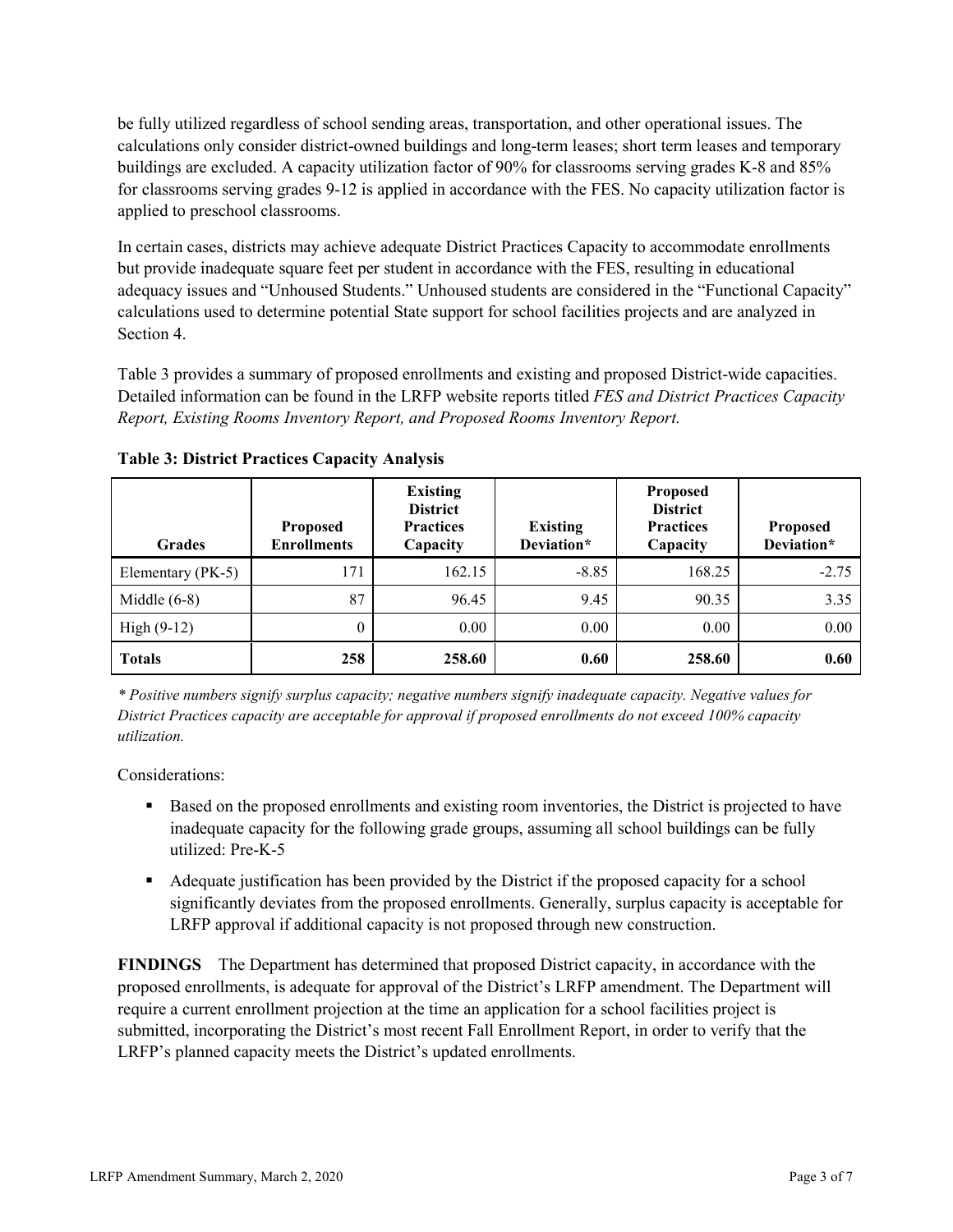#### **4. New Construction Funding Eligibility**

*Functional Capacity* was calculated and compared to the proposed enrollments to provide a **preliminary estimate** of Unhoused Students and new construction funding eligibility. **Final determinations will be made at the time of project application approvals.**

*Functional Capacity* is the adjusted gross square footage of a school building *(total gross square feet minus excluded space)* divided by the minimum area allowance per full-time equivalent student for the grade level contained therein. *Unhoused Students* is the number of students projected to be enrolled in the District that exceeds the Functional Capacity of the District's schools pursuant to N.J.A.C. 6A:26-2.2(c). *Excluded Square Feet* includes (1) square footage exceeding the FES for any pre-kindergarten, kindergarten, general education, or self-contained special education classroom; (2) grossing factor square footage *(corridors, stairs, mechanical rooms, etc.)* that exceeds the FES allowance, and (3) square feet proposed to be demolished or discontinued from use. Excluded square feet may be revised during the review process for individual school facilities projects.

Table 4 provides a preliminary assessment of the Functional Capacity, Unhoused Students, and Estimated Maximum Approved Area for Unhoused Students for each FES grade group. The calculations exclude temporary facilities and short-term leased buildings. School buildings proposed for whole or partial demolition or reassignment to a non-school use are excluded from the calculations pending project application review. If a building is proposed to be reassigned to a different school, the square footage is applied to the proposed grades after reassignment. Buildings that are not assigned to a school are excluded from the calculations. In addition, only preschool students eligible for state funding (former ECPA students) are included. Detailed information concerning the calculations can be found in the *Functional Capacity and Unhoused Students Report* and the *Excluded Square Footage Report.*

|                                                | <b>PK/K-5</b> | $6 - 8$ | $9 - 12$ | <b>Total</b> |
|------------------------------------------------|---------------|---------|----------|--------------|
| PK Eligible Students/K-12 Proposed Enrollments | 171           | 87      | $\theta$ |              |
| FES Area Allowance (SF/student)                | 125.00        | 134.00  | 151.00   |              |
| <b>Prior to Completion of Proposed Work:</b>   |               |         |          |              |
| <b>Existing Gross Square Feet</b>              | 38,607        | 20,734  | $\theta$ | 59,341       |
| Adjusted Gross Square Feet                     | 37,137        | 19,944  | $\theta$ | 57,081       |
| <b>Adjusted Functional Capacity</b>            | 289.81        | 155.64  | 0.00     |              |
| Unhoused Students                              | 0.00          | 0.00    | 0.00     |              |
| Est. Max. Area for Unhoused Students           | 0.00          | 0.00    | 0.00     |              |
| <b>After Completion of Proposed Work:</b>      |               |         |          |              |
| Gross Square Feet                              | 38,607        | 20,734  | $\theta$ | 58,341       |
| New Gross Square Feet                          | $\theta$      | 0       | $\theta$ | $\theta$     |
| Adjusted Gross Square Feet                     | 37,137        | 19,944  | $\Omega$ | 57,081       |
| Functional Capacity                            | 289.81        | 155.64  | 0.00     |              |
| Unhoused Students after Construction           | 0.00          | 0.00    | 0.00     |              |
| Est. Max. Area Remaining                       | 0.00          | 0.00    | 0.00     |              |

**Table 4: Estimated Maximum Approved Area for Unhoused Students**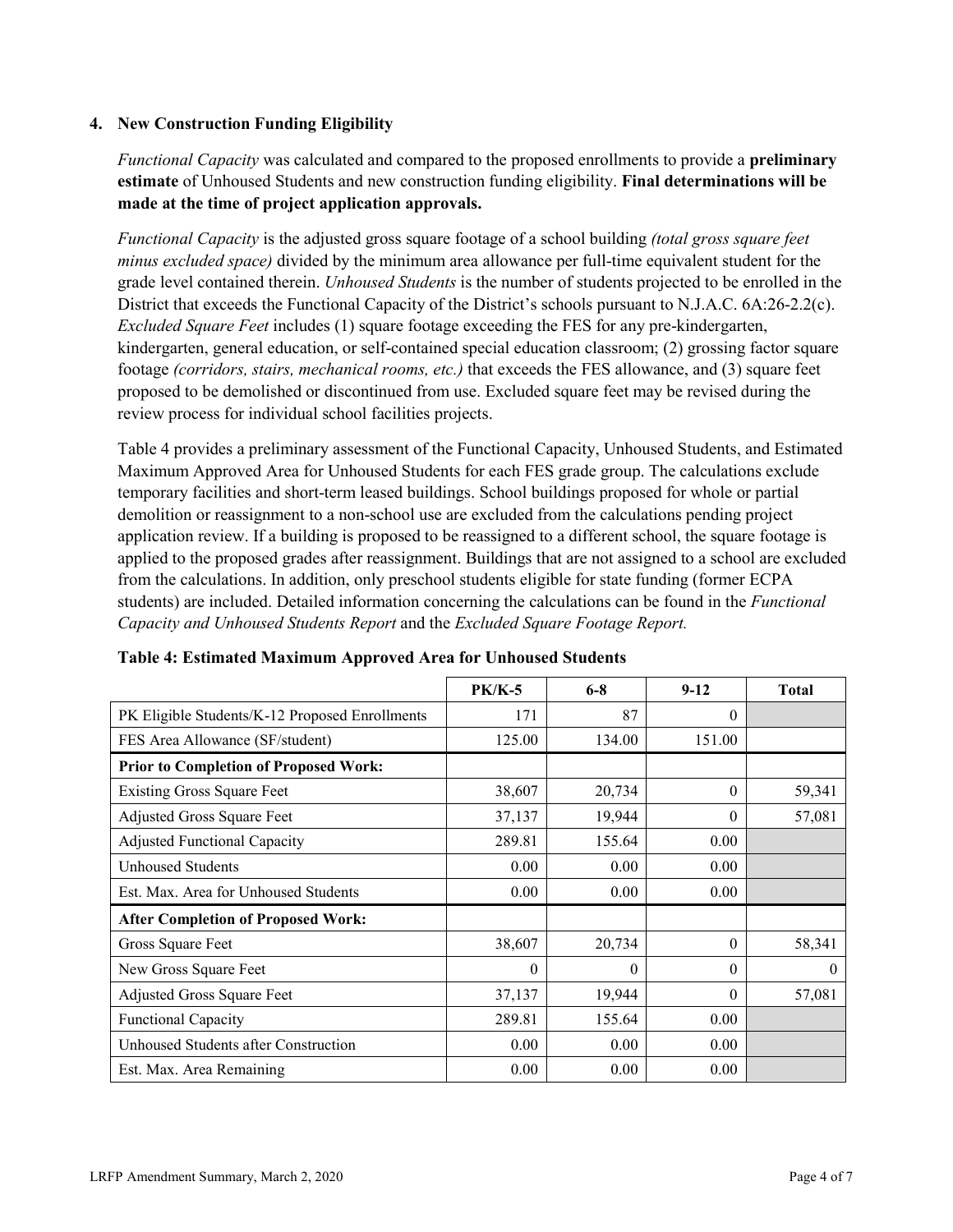Facilities used for non-instructional or non-educational purposes are ineligible for State support under the Act. However, projects for such facilities shall be reviewed by the Department to determine whether they are consistent with the District's LRFP and whether the facility, if it is to house students (full or part time) conforms to educational adequacy requirements. These projects shall conform to all applicable statutes and regulations.

Estimated costs represented in the LRFP by the District are for capital planning purposes only. The estimates are not intended to represent preliminary eligible costs or final eligible costs of approved school facilities projects.

Considerations:

- The District does not have approved projects pending completion, as noted in Section 1, that impact the Functional Capacity calculations.
- The Functional Capacity calculations *exclude* square feet proposed for demolition or discontinuation for the following FES grade groups and school buildings pending a feasibility study and project review: n/a.
- Based on the preliminary assessment, the District has Unhoused Students prior to the completion of proposed work for the following FES grade groups: n/a..
- New construction is proposed for the following FES grade groups:  $n/a$ .
- **Proposed new construction exceeds the estimated maximum area allowance for Unhoused** Students prior to the completion of the proposed work for the following grade groups: n/a.
- The District, based on the preliminary LRFP assessment, will not have Unhoused Students after completion of the proposed LRFP work. If the District is projected to have Unhoused Students, adequate justification has been provided to confirm educational adequacy in accordance with Section 6 of this determination.

**FINDINGS** Functional Capacity and Unhoused Students calculated in the LRFP are preliminary estimates. Preliminary Eligible Costs (PEC) and Final Eligible Costs (FEC) will be included in the review process for specific school facilities projects. A feasibility study undertaken by the District is required if building demolition or replacement is proposed per N.J.A.C. 6A:26-2.3(b)(10).

# **5. Proposed Work**

The District assessed program space, capacity, and physical plant deficiencies to determine corrective actions. Capital maintenance, or *"system actions,"* address physical plant deficiencies due to operational, building code, and /or life cycle issues. Inventory changes, or *"inventory actions,*" add, alter, or eliminate sites, site amenities, buildings, and/or rooms.

The Act (N.J.S.A. 18A:7G-7b) provides that all school facilities shall be deemed suitable for rehabilitation unless a pre-construction evaluation undertaken by the District demonstrates to the satisfaction of the Commissioner that the structure might pose a risk to the safety of the occupants even after rehabilitation or that rehabilitation is not cost-effective. Pursuant to N.J.A.C. 6A:26-2.3(b)(10), the Commissioner may identify school facilities for which new construction is proposed in lieu of rehabilitation for which it appears from the information presented that new construction is justified, provided, however, that for such school facilities so identified, the District must submit a feasibility study as part of the application for the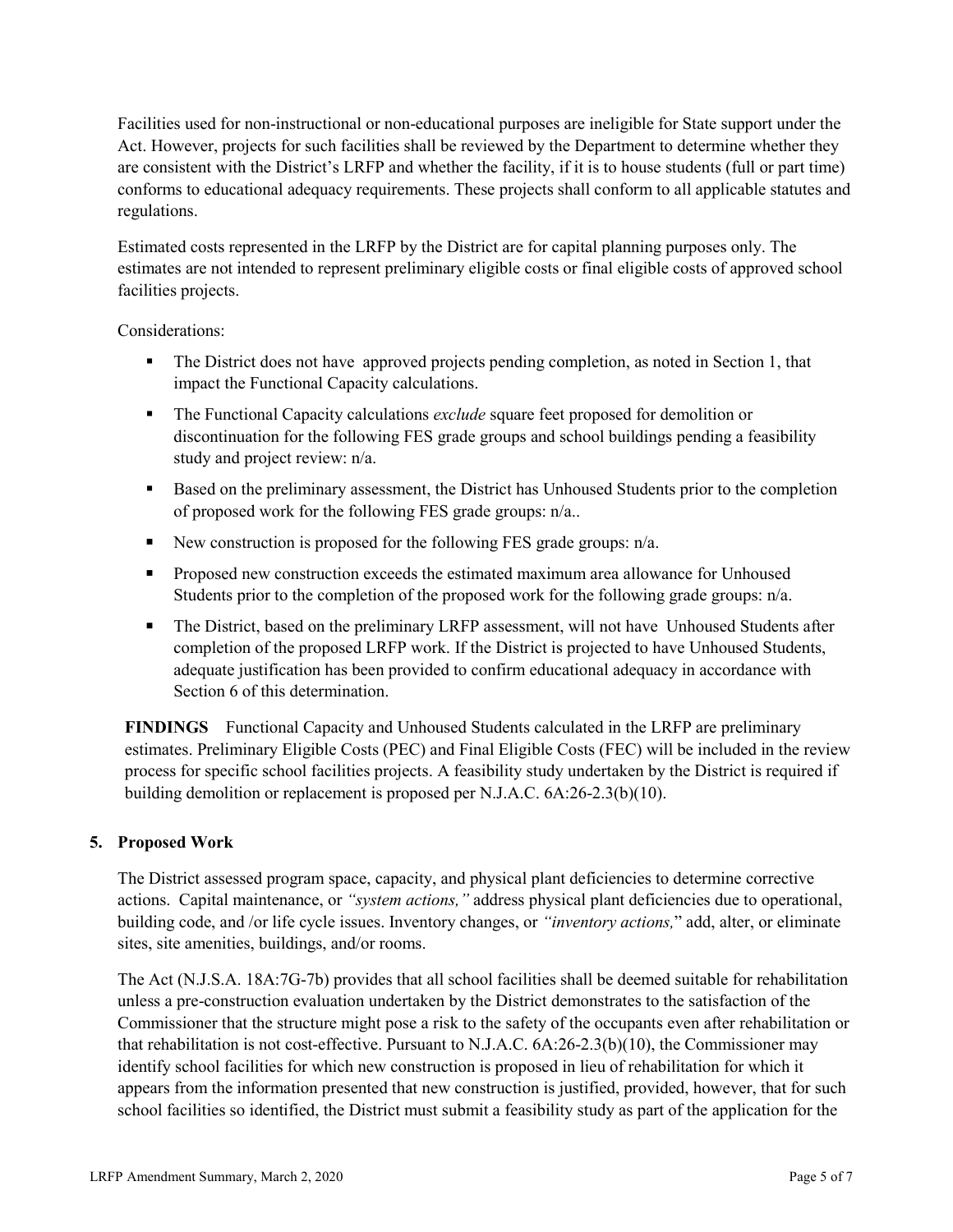specific school facilities project. The cost of each proposed building replacement is compared to the cost of additions or rehabilitation required to eliminate health and safety deficiencies and to achieve the District's programmatic model.

Table 5 lists the scope of work proposed for each school based on the building(s) serving their student population. Proposed inventory changes are described in the LRFP website reports titled *"School Asset Inventory Report and "Proposed Room Inventory Report."* Information concerning proposed systems work, or capital maintenance can be found in the "LRFP Systems Actions Summary Report".

With the completion of the proposed work, the following schools are proposed to be eliminated: n/a; the following schools are proposed to be added: n/a.

| <b>Proposed Scope of Work</b>                                                                  | <b>Applicable Schools</b>                |
|------------------------------------------------------------------------------------------------|------------------------------------------|
| Renovation only (no new construction)                                                          |                                          |
| System actions only (no inventory actions)                                                     | White Township Consolidated School (050) |
| Existing inventory actions only (no systems actions)                                           | n/a                                      |
| Systems and inventory changes                                                                  | n/a                                      |
| <b>New construction</b>                                                                        |                                          |
| Building addition only (no systems or existing inventory actions)                              | n/a                                      |
| Renovation and building addition (system, existing inventory,<br>and new construction actions) | n/a                                      |
| New building on existing site                                                                  | n/a                                      |
| New building on new or expanded site                                                           | n/a                                      |
| Site and building disposal (in addition to above scopes)                                       |                                          |
| Partial building demolition                                                                    | n/a                                      |
| Whole building demolition                                                                      | n/a                                      |
| Site and building disposal or discontinuation of use                                           | n/a                                      |

**Table 5. School Building Scope of Work**

**FINDINGS** The Department has determined that the proposed work is adequate for approval of the District's LRFP amendment. However, Department approval of proposed work in the LRFP does not imply the District may proceed with a school facilities project. The District must submit individual project applications with cost estimates for Department project approval. Both school facilities project approval and other capital project review require consistency with the District's approved LRFP.

# **6. Proposed Room Inventories and the Facilities Efficiency Standards**

The District's proposed school buildings were evaluated to assess general educational adequacy in terms of compliance with the FES area allowance pursuant to N.J.A.C. 6A:26-2.2 and 2.3.

District schools proposed to provide less square feet per student than the FES after the completion of proposed work as indicated in Table 5 are as follows: n/a

**FINDINGS** The Department has determined that the District's proposed room inventories are adequate for LRFP approval. If school(s) are proposed to provide less square feet per student than the FES area allowance, the District has provided justification indicating that the educational adequacy of the facility